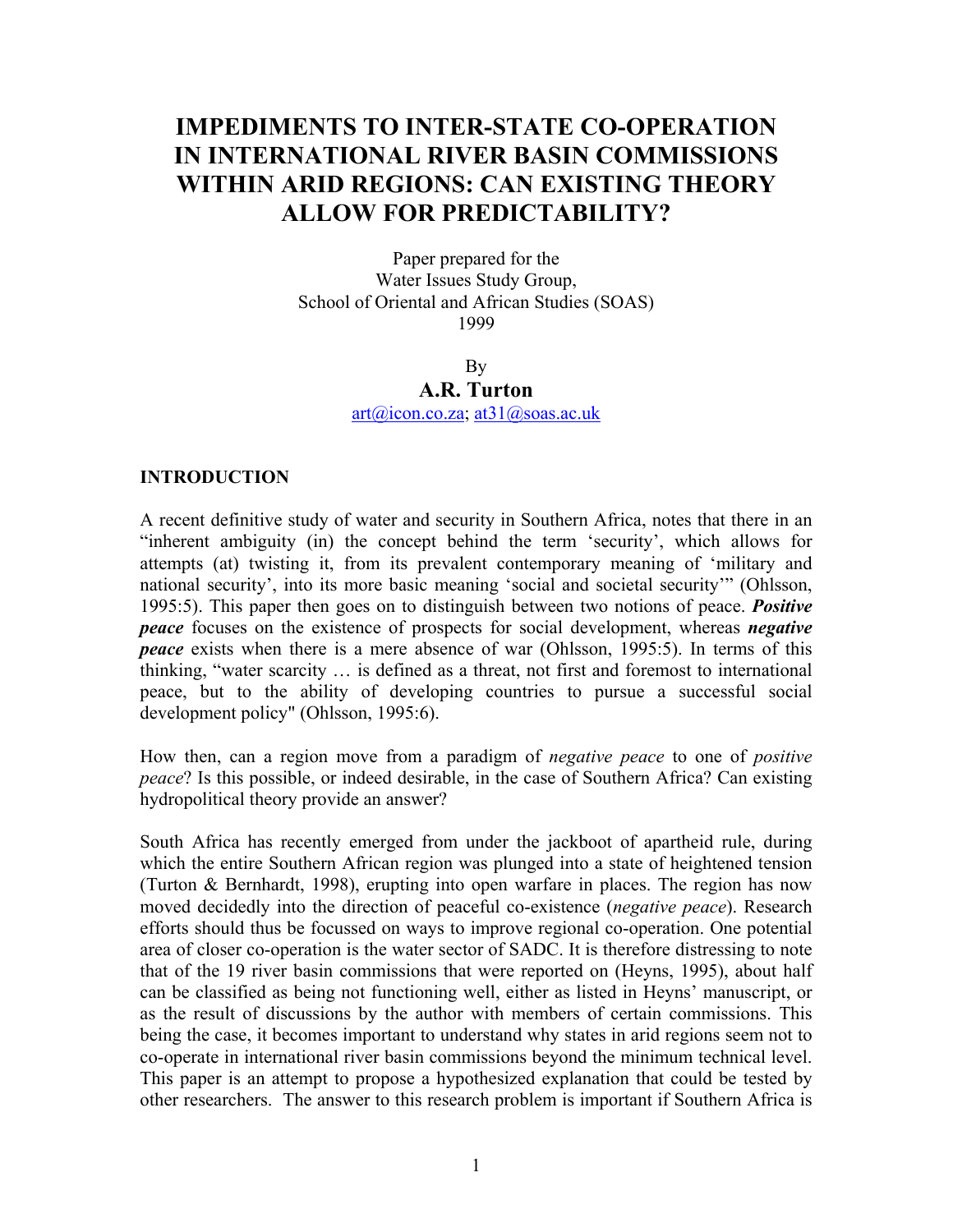to move from the state of *negative peace* to one of *positive peace*, in the opinion of the author.

# **SOME HYDROPOLITICAL THEORY**

In the preparation for a recent study completed by the author (Turton, 1998a), various hydropolitical theories were examined for their potential value as an empirical model. Only one theory was found to be relevant. This was Lowi's Theory of Hegemonic Cooperation (Lowi, 1990). Dr. Lowi did a comprehensive study of the hydropolitical dynamics present in four international (shared) river basins where conflict was high. She studied the Euphrates, Indus, Nile and Jordan River basins. This study (Lowi, 1990:4) revealed the following:

- All four cases are located in arid or semi-arid regions.
- In all cases the water is used for productive activities industry, agriculture and domestic consumption.
- For some, or all of the riparian states in each case, unimpeded access to the water resources is linked to national security concerns.
- In all but the Nile case, protracted political rivalry characterize the relations among some, if not all, of the states.
- In all four cases, efforts have been made to reach a co-operative, basin-wide arrangement for the utilization of the water in the basin.
- In none of these cases has the final result been *the optimal pattern of river basin development* via unitary, basin-wide planning and management (emphasis added).

Lowi (1990:386) thus concludes that in all of the river basins studies, a variant of what is generally known as Hegemonic Theory holds true. In all cases the final outcome reflects the *rapport de forces* (balance of power) situation present within the basin. *Co-operation between riparian states is thus not achieved unless the dominant or hegemonic power in the basin accepts it, or has been induced to do so by an external power.* The hegemon will take the lead in establishing the regime, and accepting a regime change, will enforce compliance to this regime only if the hegemon serves to gain as a direct result. In the absence of external coercion, this occurs in river basins only if:

- The hegemon's relationship to the resource need is critical and is linked to its national security concerns.
- It is not a high order (upstream) riparian.

Lowi (1990:386-7) sums up what she calls the Theory of Hegemonic Co-operation as follows:

• Co-operation in an international river basin is only brought about by the hegemonic power.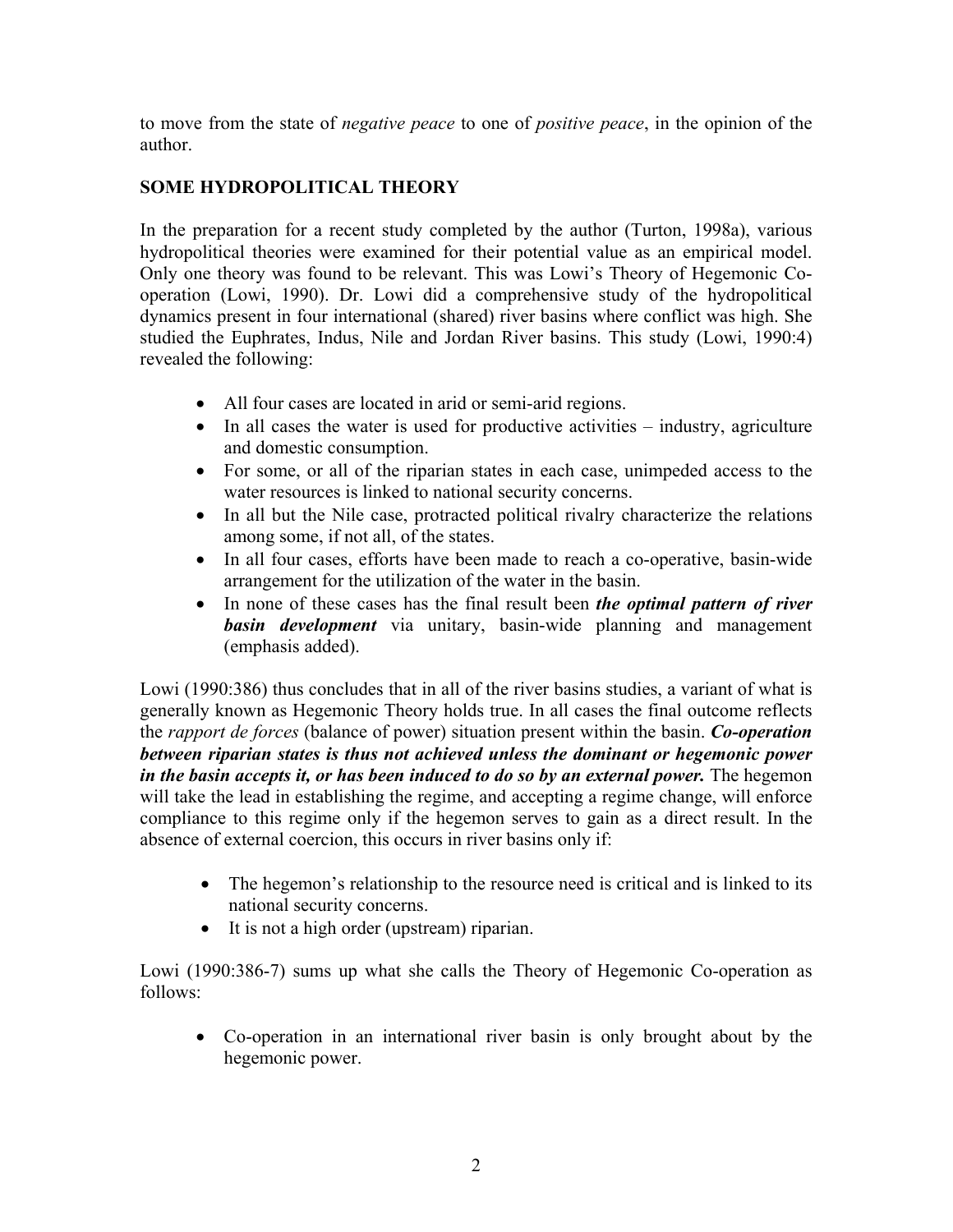- When a riparian dispute in an arid region unfolds within the context of a more comprehensive inter-state rivalry, the former cannot be isolated from the latter.
- Limited agreements on the sharing of water resources cannot be attained because the most needy, or most powerful state, will derive little benefit from co-operation. (In the case of the most needy state, it will benefit from sharing and will thus become stronger in hydropolitical terms. This in turn will not benefit the most powerful state, who would wish to maintain their superior *rapport de forces* position and will consequently do nothing that will strengthen its weaker opponent).
- The neediest and militarily inferior riparian will seek a co-operative arrangement despite the larger inter-state conflict because it has no viable alternatives.
- Where there is a regime creation, it is only when the dominant power either wants it, or has been induced to co-operate. The arrangement is *highly specific* and cannot be regarded as the start of a series of 'enmeshments' that can become an avenue towards a political settlement.

This theory, along with a Southern African case study, was presented in a paper by the author to a Conference of the South African Institute of Civil Engineers (Turton, 1997). The response to this paper at the time of presentation, revealed three important aspects that are relevant to a profound understanding of the hydropolitical dynamics of Southern Africa. These aspects have subsequently been found to exist by the author in other consultations that he has had within the water sector. These are:

- Firstly, engineers are very concrete in their approach to problems. Their minds focus on precise issues that are governed by specific and clearly defined parameters. They tend to shun political science theory or research, as it is "too vague" and "non-exact" when compared to their own empirical point of departure.
- Secondly, engineers focus on the solution of technical problems, whereas political scientists focus on political dynamics. Politics usually is at its most vigorous in areas of dissent, which results in conflict between political actors. In this sense, political science can be understood to be a study of conflict, with hydropolitics being a specific species of this genus – namely a study of conflict (or potential conflict resolution mechanisms) that arises from attempts to secure access to water resources by states in arid regions. Engineers avoid conflict. Political scientists understand and make meaning of it.
- Thirdly, Lowi's Theory of Hegemonic Co-operation has elements of truth in it, but it is premised on a research program that focussed on the Middle East where protracted political rivalry tends to pervade all other inter-state interactions. This is not the case in Southern Africa, so her theory may not be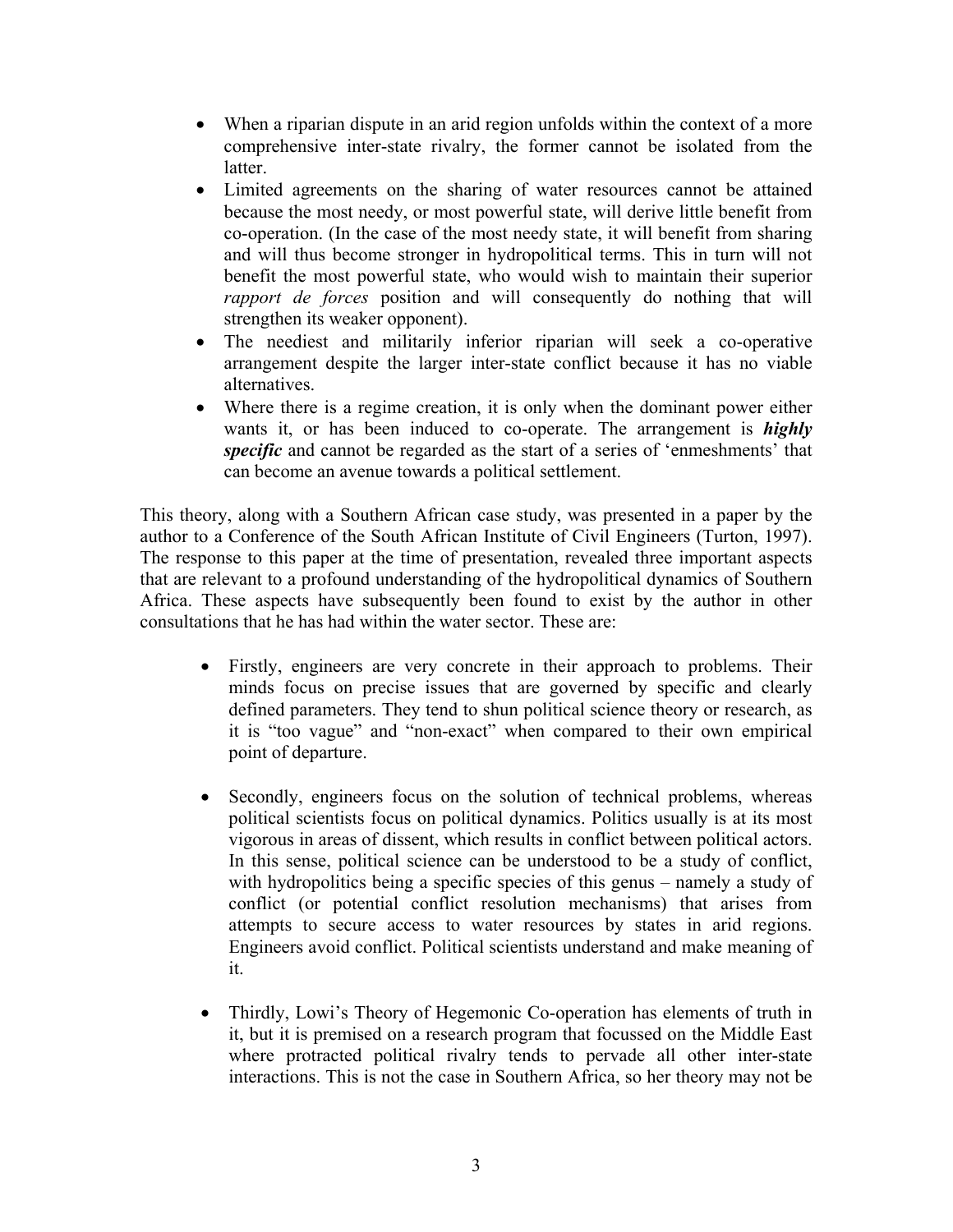entirely valid in a regional setting where protracted political rivalry is not the historic norm.

If this is so, then it is necessary to work on the problem of regional co-operation within the water sector of SADC by refining Lowi's theory and by suggesting variations that may be tested by other researchers interested in the subject. It is to this endeavor that we now turn.

## **IN SEARCH OF AN EMPIRICAL THEORY VALID FOR SOUTHERN AFRICA**

Let us start off by summarizing the findings of Heyns (1995) in order to establish whether:

- There is enough information to suggest that additional research is indeed necessary.
- There is any basis to suggest that Lowi's Theory of Hegemonic Co-operation can be adapted for use in a Southern African setting.
- It is in fact possible to suggest that there is a degree of predictability in the way that riparian states behave within international river basin commissions.

The findings of Heyns (1995) are tabulated in Appendix "A". Where there is a variation with the assessment made by Heyns, this is noted in the last column. A cursory analysis of this reveals the following:

- A total of 19 river basin commissions or authorities are listed as being directly related to water (SARCCUS is not directly water-related and the SADC classification is outdated, having been surpassed by recent developments).
- Of these, 17 are truly international, with the remaining 2 (LHDA & TCTA) being subordinated to other authorities.
- Of the 17, 3 can be classified as "functional" but with some or other form of problem being experienced by upstream riparians (ANJCC, JCA, JPWC).
- Of the 17, 4 can be classified as "functional" (JPTC & ZRA) or "functioning well" (Permanent Water Commission & JIA) with no known serious problems. "Functional" does not necessarily imply the absence of internal stresses however, which are assumed to be normal.
- Of the 17, 10 can be classified as being "problematic" in some form or another (PJTC, OKACOM, LBPTC, JPTC, JCC, PCC, PJCC, JPTWC, JPTC, & KOBWA).

In summary then, of the 17 international structures that existed at the time of the study (Heyns, 1995), the following tentative conclusions can be reached:

- 24% can be broadly classified as being "functional".
- 17% can be broadly classified as being "functional" but with some form of problem being experienced with / by the upstream riparian. The nature of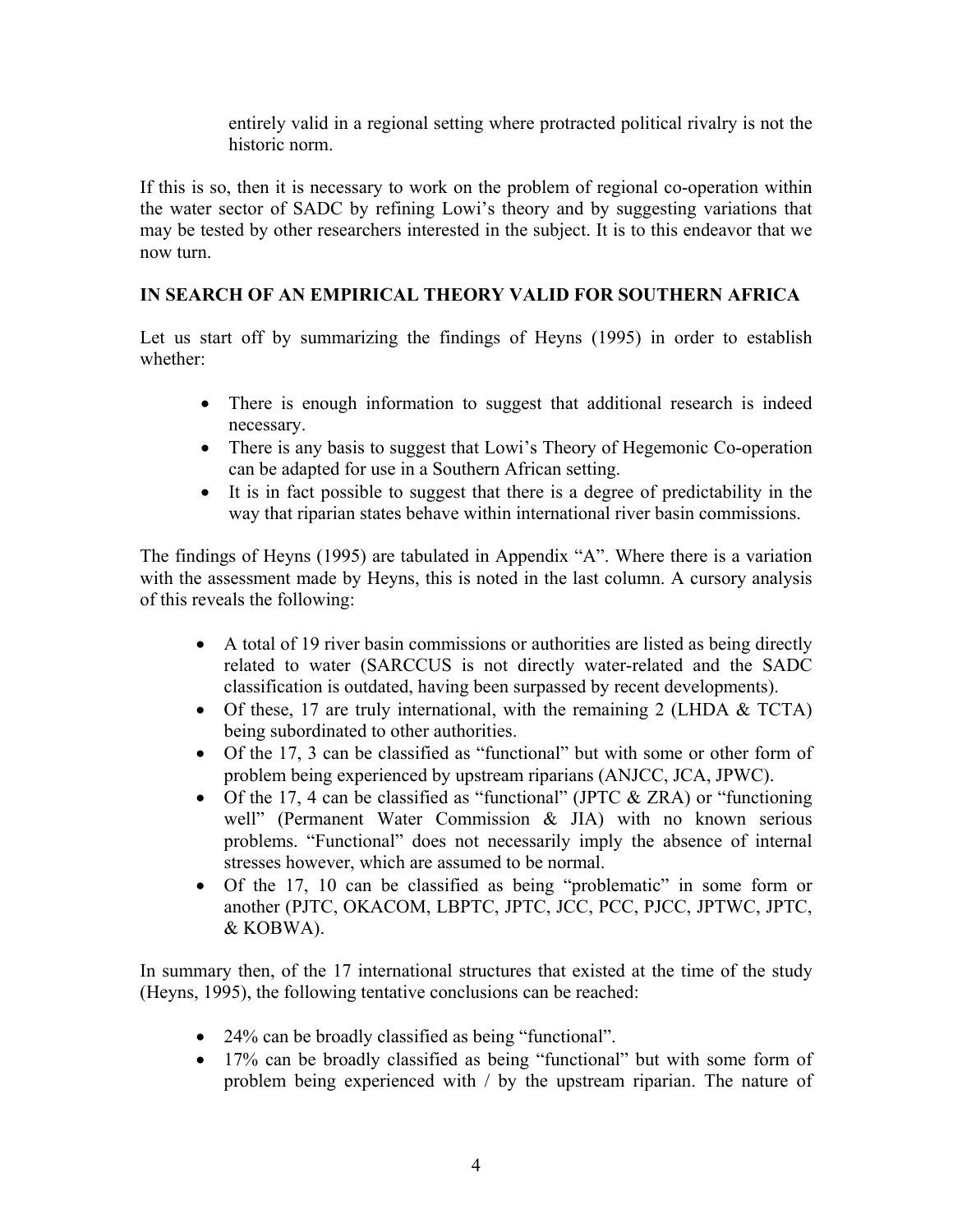these problems is such that they are likely to be resolved however, in the opinion of the author, provided that a political will exists.

• 59% can be classified as being "problematic".

If this crude analysis is anything to go by, then the majority of international water-related co-operative structures (almost 60%) in Southern Africa are flawed in such a way that the transition from a prevailing situation of *negative peace* to one of *positive peace* seems to be unlikely (at least in the current opinion of the author). In order to gain a better understanding of the relevance of this, let us turn our attention to the "problematic" cases. Of these:

- Insufficient information is known about 3 to make an informed judgement (JCC, PCC & PJCC).
- The primary nature of the problem being a lack of capacity by the state can be considered to prevail in only 1 case (PJTC). In this case, the war depleted Angolan government simply lacks the resources needed both in terms of capital and human expertise. Namibia on the other hand, is also under major resource based pressure, which is even more pressing due to the high level of water stress that it has experienced since independence. Both can be regarded as a classic case of the existence of a "social resource scarcity" in terms of Ohlsson's (1998) thinking, showing the value of his concept. This capacity problem is exacerbated by the fact that the Epupa Falls Dam is highly problematic and is thus likely to evoke an emotive response from a wide range of International NGO's.
- In 6 cases, the basic nature of the problem could be classified as being a riparian state within the system that seems intent to undermine the overall legitimacy of the structure, as a strong structure could go against their perceived national interests.
- In OKACOM, the problematic upstream riparian (at least at this stage) is Namibia, who have bypassed OKACOM in their planned development of a pipeline from Rundu on the Kavango River to the Eastern National Water Carrier (ENWC). In this regard, Ramberg (1997) has noted that "there are grave doubts about the future of OKACOM". In other words, the existence of an agreement based on the understanding that "all planned uses of the river water would be discussed within OKACOM and agreed by all three member states" was "suddenly made a paper tiger" (Ramberg, 1997) by Namibia.
- In the LBPTC, South Africa is an upstream riparian relative to Mozambique, whereas Botswana is upstream to South Africa. Conley (1996a:35) notes that the "Limpopo is close to being fully committed by the upstream riparians" (Botswana and South Africa) leaving relatively little over for Mozambique. The two stronger states have thus marginalized the weaker one. In terms of the new South African Water Law, this is illegal, as downstream riparians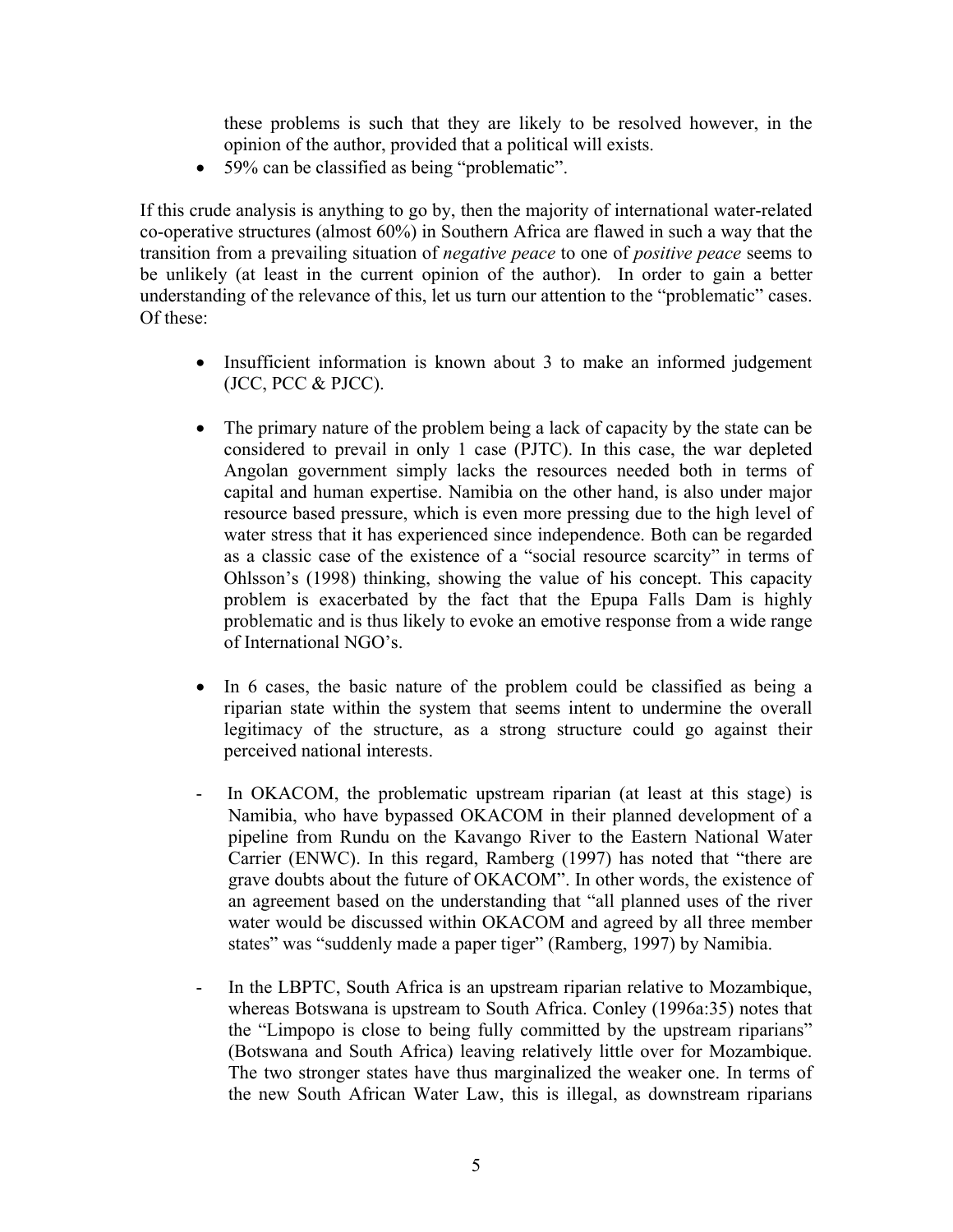have now to be considered and international agreements for downstream riparians honored before domestic allocations can be made (Turton, 1998b). There is thus a tension between the historic past and the constitutional requirements of the future type of co-operation required, at least from a South African legal perspective.

- In the JPTC, the downstream riparian (South Africa) is the hegemon. The upstream riparian (Botswana) is known to want to improve the relationship in their favour, but this is not happening. In a personal interview with one Botswana official (Turton, 1998c), he noted specifically that they wanted more water from the basin, but that South Africa "seemed reluctant to talk to them" about it.
- In the JPTWC, the upstream riparian (Swaziland) needs the water (and is also the hegemon within this configuration) and is reluctant to allow Mozambique to lay claims to too much of the resource.
- In the JPTC, the upstream riparian (South Africa) is the hegemon, which tends to have monopolized access to the resource historically. The downstream riparians (Swaziland and Mozambique) are both hydropolitically very weak, so the *rapport de forces* relationship is impossible to balance out. Mozambique also has a significant capacity problem, and is reported to be difficult to deal with "because they are suspicious of all water-related jointagreements, due to their historic experience with South Africa (Turton, 1998d). In terms of the new South African water law, this will have to change and downstream riparians will be afforded more equitability (Turton, 1998b), at least in theory.
- In the case of KOBWA, this is a binational agency to implement the joint development of the Driekoppies and Maguga dams (Conley, 1996a:51). This is actually only a very small portion of the basin, which in fact includes Mozambique (who is excluded from KOBWA). There are clear indications that the natural flows in the dry season have been greatly reduced through upstream abstractions (Conley, 1996a:50).

While it is acknowledged that the above analysis is extremely crude and simplistic, it does give an indication that hegemony seems to play a role in the functioning of a river basin commission. In this regard, there seems to be sufficient evidence, albeit of a cursory nature, to suggest that where the hegemonic power will benefit from an agreement, then the regime functions better than when the hegemon will not benefit.

## **CAN THE ORIGINAL QUESTIONS BE ANSWERED?**

Having completed the above analysis, albeit rather crudely, we can now try to address the original three questions posed in the introduction.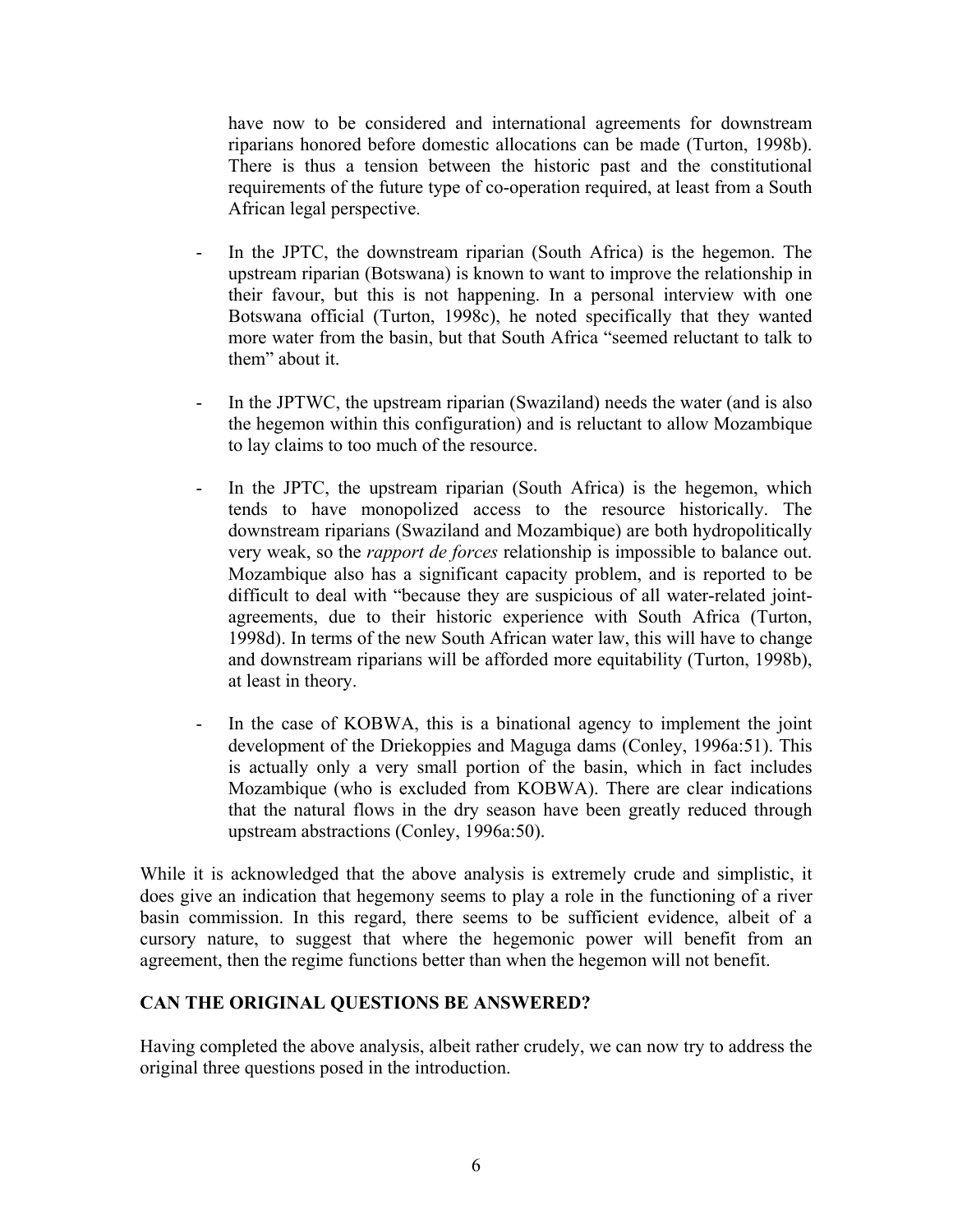#### - How can we move from a paradigm of *negative peace* to one of *positive peace*?

The existence of a condition of *negative peace* is a necessary pre-condition to regional co-operation. This condition is thus welcomed and will obviously be beneficial within a regional context. The existence of *negative peace* is not a sufficient condition for economic growth and prosperity however. For this to occur, something more is needed. *Positive peace* requires more than just the existence of relative peace – it needs a higher normative order as a foundation, and this normative dimension should have as a basic tenet, the desire to meet joint developmental targets and needs. In other words, it supposes the existence of a fundamental paradigm shift away from one of national selfsufficiency based on the zero-sum principle, to a more inclusive co-operative paradigm based on a win-win approach.

In simple terms, Southern Africa must co-operate or else face the threat of economic stagnation. One reason for this need to co-operate is the fact that water is scarce within the region. Without sufficient water, the respective economies of most states cannot function. For the economies to work at an optimal level, water needs to:

- Be mobilized from the existing shared drainage basins.
- Be distributed equitably between riparian states or other users.
- Have the conflict potential caused by prevailing suspicions and allocation mechanisms removed or reduced.

The problem is that "the international rivers on the borders of the basin states are widely spaced and remotely located from centers of development in the interior of countries. This situation places limitations on the use of the water simply on account of the huge capital investment required for infrastructure development over long distances to convey water from the source to the consumer" (Conley, 1996b). In other words, this is the fundamental developmental problem facing the region from a water perspective.

## - Is it possible / desirable to make this paradigm shift?

Having identified the fundamental water-related developmental problem facing the region, it becomes reasonable to conclude that the only way to solve it is to co-operate. There is no sustainable alternative in the opinion of the author. Therefore to move from a condition of *negative peace* to one of *positive peace*, is not only desirable but also necessary, if sustainable development is ever to be achieved.

What then are the impediments to this co-operation? From other work that he has done, the author (Turton, 1999) has concluded that:

• "There is an underlying fear that River Basin Commissions may eventually erode the sovereignty of the state, so officials do not allow co-operation to develop to a level beyond the minimum that is absolutely necessary".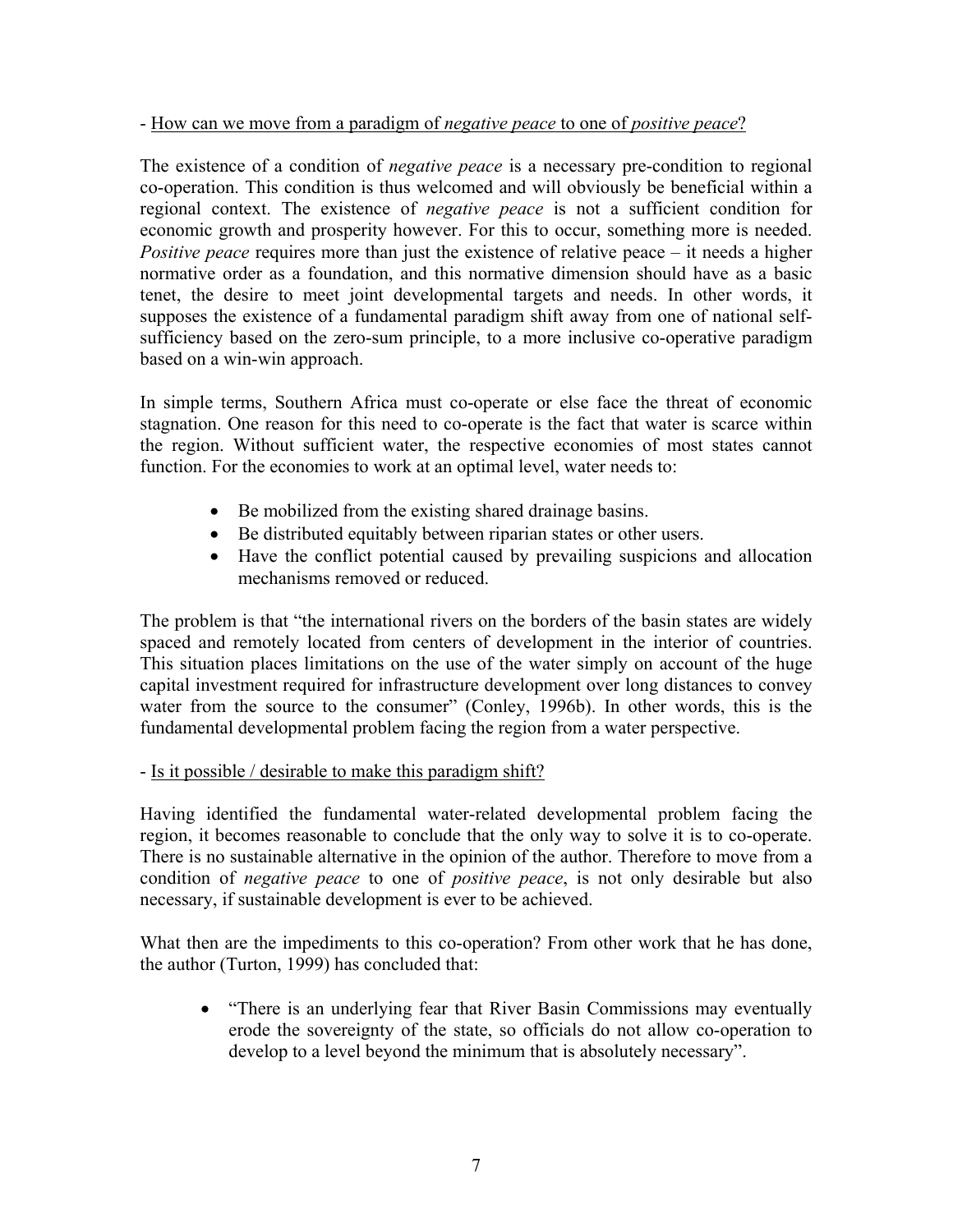There is evidence of this. One example that immediately springs to mind is the Namibian case within the context of OKACOM. After initially reaching an agreement that "all planned uses of the river water should be discussed within the OKACOM and agreed by all three member states" (Ramberg, 1997), Namibia decided to bypass the structure when they announced their planned pipeline from Rundu in 1996. Why? Probably because the existence of an agreement limited their options as a sovereign entity under those specific conditions. In fact, Namibia even chose to refer the matter of their abstraction rights to the International Court of Justice (Electronic Mail & Guardian, 28 January 1997). This suggests that when an international water-sharing regime is seen to limit the strategic options open to a state, they will tend to undermine the regime. Another example is the weak or malfunctioning series of regimes involving South Africa. In these cases, an agreement with weaker states would limit the options open to what is arguably the regional hegemon. South Africa certainly has the capacity to make these structures function well, but this seems not to be the case, except when it is to the benefit of South Africa. This was certainly the case with the "old South Africa" and may be different now.

The answer to this specific question is therefore, that it is indeed desirable to make the paradigm shift, because this is the only way that the potential of the shared watercourse systems will be unlocked in an equitable way. The existing hydropolitical dynamics suggest that it is not likely to easily happen however. The impediment to this taking place is the underlying and prevailing fear that the states concerned would encourage an erosion of their sovereignty if they co-operated too closely (Turton, 1999).

#### - Can existing hydropolitical theory provide useful answers?

The argument in favour of the need for well developed hydropolitical theory, capable of providing both explanation and prediction requirements, can be developed as follows:

- The best interest of the region is to meet joint developmental needs in order to achieve sustainability.
- Co-operation is the only way to achieve this.
- A major stumbling block is known to exist (fear of sovereign erosion).
- A need therefore exists for a profound understanding of hydropolitical theory in order to find a way around this problem.

Existing theory is weakly developed however. This is where political scientists can play a significant role in the water sector – by developing and testing hydropolitical theory. As a point of departure, let us briefly examine Lowi's Theory of Hegemonic Co-operation against the empirical fact that almost 60% of the region's river basin commissions are known to be "problematic".

It is necessary to note that the empirical analysis at this stage is not in any way deep enough for a definitive conclusion to be drawn. The purpose of this superficial analysis was simply to see if there is sufficient evidence to suggest that additional research should be done. The evidence presented suggests that this is indeed the case. Let us now turn to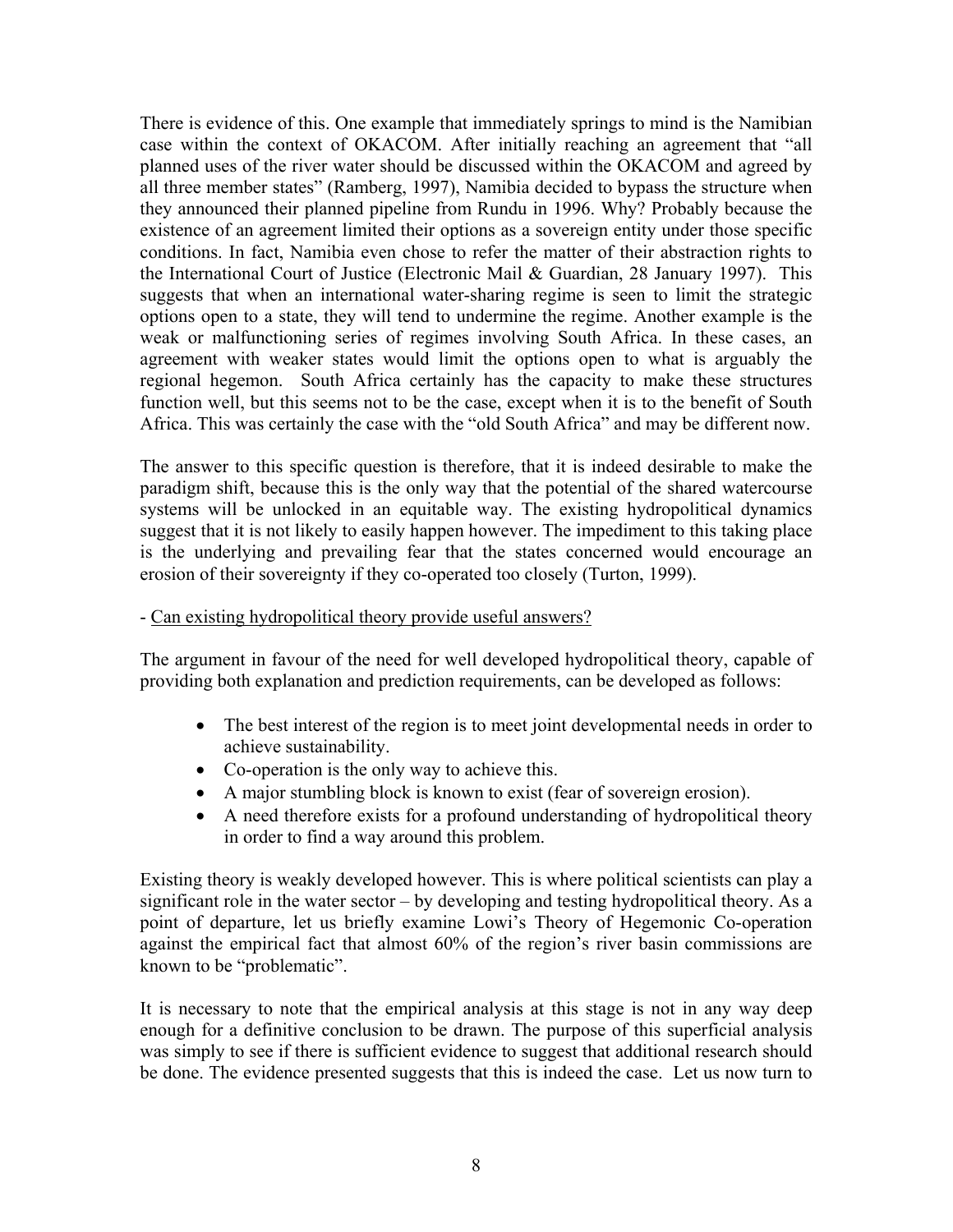Lowi's theory in order to determine if there are elements of it that are useful in a Southern African context.

- Evidence does exist that co-operation between riparian states is not achieved unless the dominant power in the basin accepts or wants it. This is in keeping with Lowi's theory. In other words, states seem on balance to function from a national interest perspective.
- There is evidence to tentatively suggest that co-operation takes place to a point where the needs of the hegemonic riparian have been met, but not beyond. There is thus some evidence of an internal dynamic that serves to naturally limit the development of a regime, impacting on the "spillover" potential and inhibiting long-term "enmeshment". This is consistent with Lowi's theory.
- There is evidence to suggest that the neediest riparian will tend to prefer a cooperative solution. An aspect relevant to the definition of this need is linked to the relative riparian position within a basin. An inferior riparian position is downstream, limiting the strategic options open to a state. Invariably, cooperation is the most viable option open to such states, which will favour a regime creation. This is consistent with Lowi's theory.
- There is tentative evidence to suggest that an upstream riparian is always stronger in strictly hydropolitical terms. This more favorable position gives such states a wider range of strategic options, so co-operation may not be the most attractive option at the time. This is consistent with Lowi's theory.
- There is limited evidence to suggest that military power is relevant in a hydropolitical context. This evidence is not found within Heyns' classification, but can be seen elsewhere. Examples of this are noted in Turton (1999). In general the evidence that military force can be linked to gaining access to water is open to varied interpretation however. War as the direct result of water seems unlikely, but water-related issues could be found as underlying aspects related to a states' willingness to go to war. For example, both Namibia and Zimbabwe are currently part of an allied military force in the Democratic Republic of the Congo (DRC), along with Angola. The major reasons for this are not water-related, but water-related rewards could be anticipated if the outcome of the armed conflict goes in favour of Laurent Kabila. Namibia could be granted permission to build the mooted Congo-Okavango pipeline (Star, 1997), and Zimbabwe could gain strategic access to the Congo River, thereby reaching its reported goal of becoming a water exporter (Turton, 1999). In the case of Lesotho, South Africa led the SADC military formation that was mobilized to ostensibly stabilize the deteriorating political situation within the small mountain kingdom. Again, water was not a predominant reason, but could be seen to be an underlying reason for the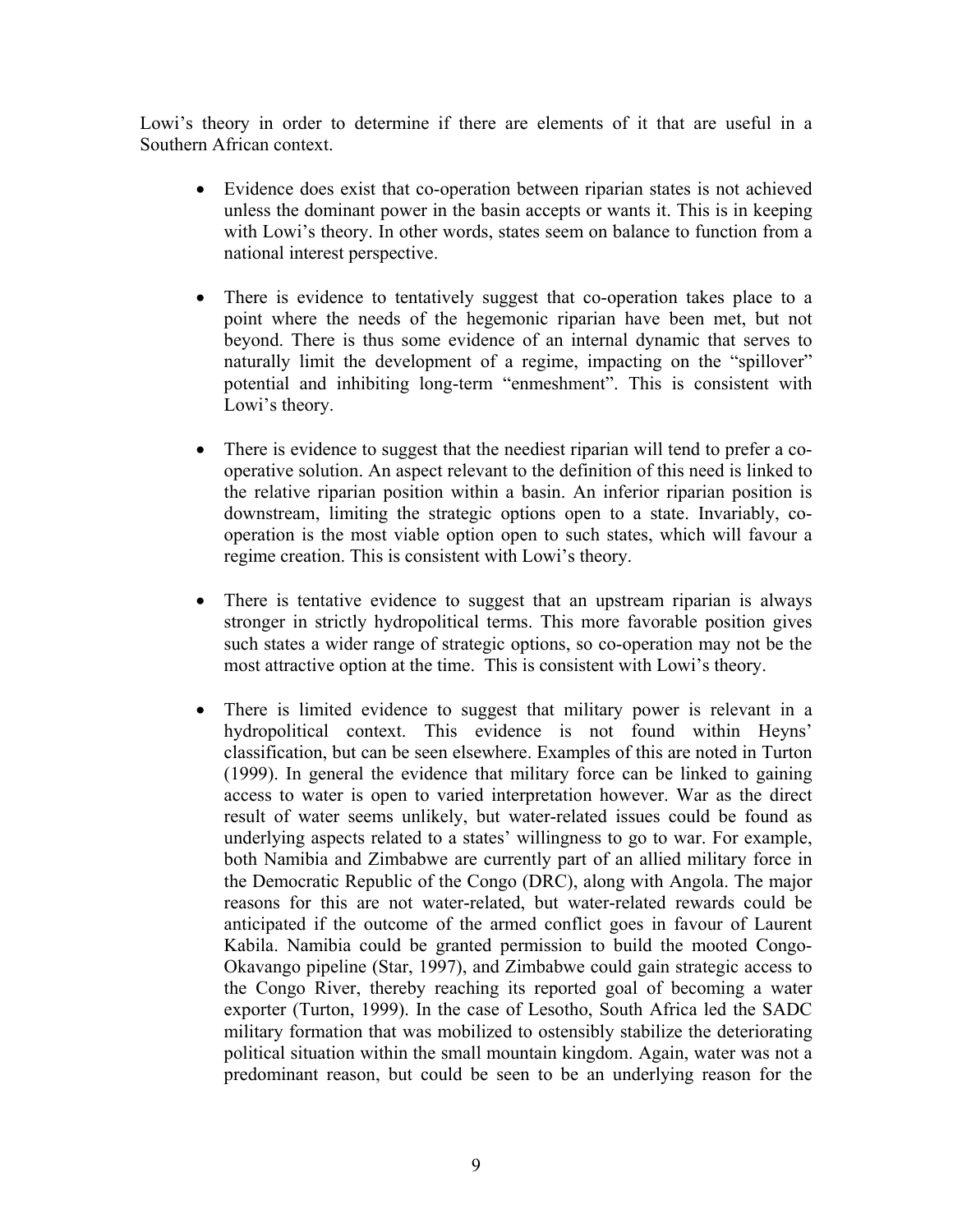intervention (Turton, 1999). This is reasonably consistent with Lowi's theory, but Southern African evidence suggests a potential refinement.

- There is evidence to suggest that economic power is more relevant than military power. The only way that the potential of the regional water resources can be effectively unlocked, is to embark on joint ventures. In strictly engineering terms, water transfer schemes are highly costly, and their viability is limited by economic considerations. Economically more powerful states could thus make such schemes more viable. This gives strategic options to these states, who may not necessarily be within a given basin configuration, but who could negotiate access to the water by offers of joint funding. This is absent from Lowi's theory.
- Linked to the notion of economic power, it must be noted that engineering solutions are not the only ones that are suited to the solution of water scarcities for developing states in arid regions. An economic re-distribution within a regional context, with trade in "virtual water" could in fact be more viable than building pipelines, but needs an economic base to generate the foreign currency needed to purchase food staples (Turton, 1998a:256). This is absent from Lowi's theory.
- Regimes, as they now stand, are in fact highly specific. This is in keeping with Lowi's theory.
- For regimes to become more generalized, there will have to be a change to the prevailing normative order that exists. The most important aspect of this would be a change in paradigm from one of national self-sufficiency, to one of a co-operative nature. Tentative evidence exists that this may be taking place, but the evidence is not yet strong enough. This is generally absent from Lowi's theory.

A critical aspect that seems to be missing from Lowi's theory is the distinction between water as a direct cause for conflict, as opposed to water as an indirect cause. To this end the work done by Ohlsson (1998) offers a valuable contribution to the development of theory. He suggests a distinction between what he calls a *first* and *second-order conflict*. A *first-order conflict* could be understood as a conflict that arises as the direct result of competition for access to water as a basic resource. A *second-order conflict*, on the other hand, can be understood to arise as the consequence of attempts to regulate access to water in the first place. Within the context of Ohlsson's current thinking, this seems to be limited to an understanding of how conflict arises from competition for water. The notion of *first* and *second-order conflicts* can be expanded however, if one thinks of them as being the potential explanation for why states go to war, where water is only a secondary issue. This can broaden the whole resource scarcity discourse, if it holds any degree of validity, in the opinion of the author. This argument is developed as follows: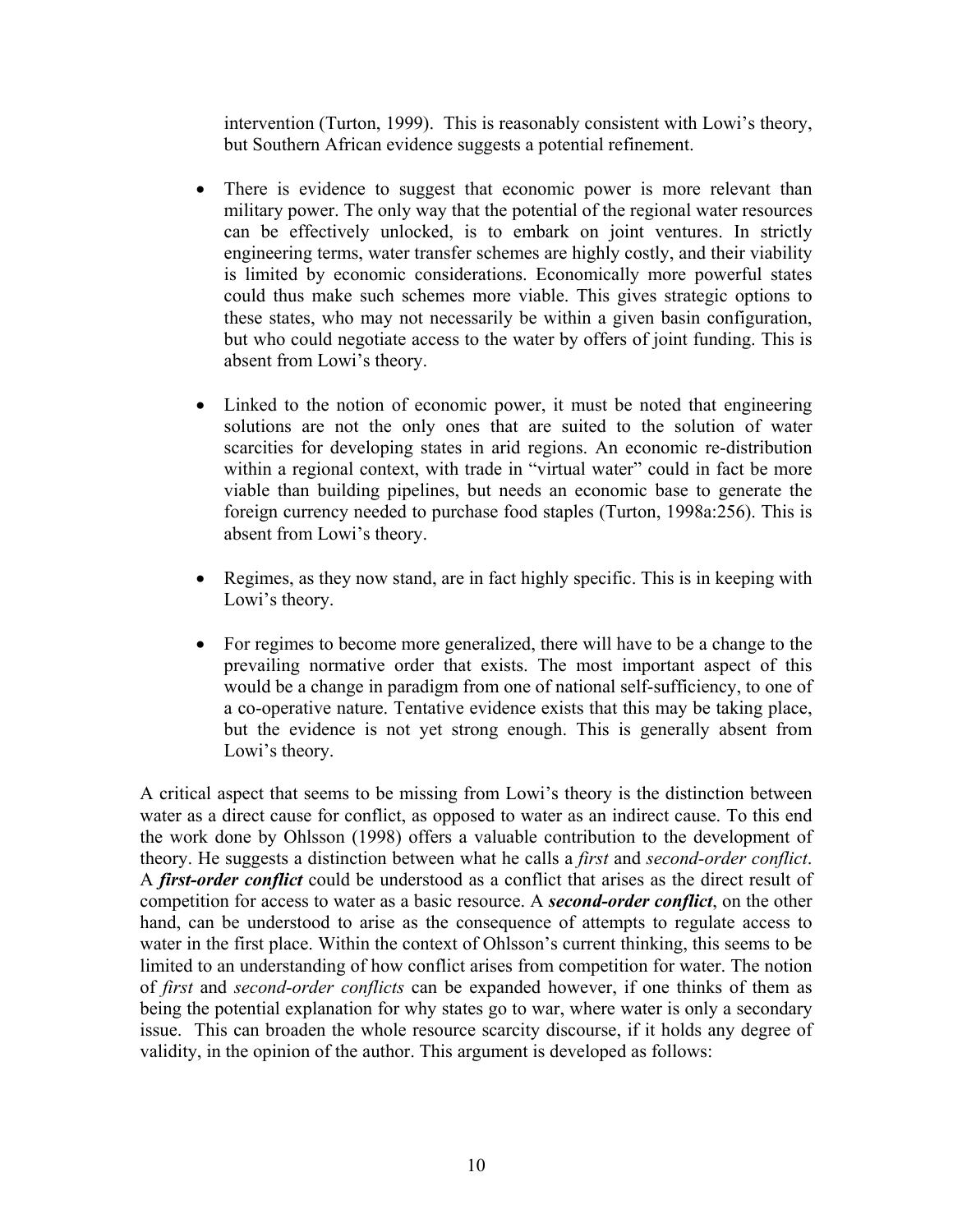- In the Southern African context, a *first-order conflict* is difficult to find in "hard" empirical terms. This can lead to the erroneous view that water wars will not happen, because there is no evidence that they do in fact happen. In other words, there is no direct evidence of water-related inter-state conflict of the *first order* as a pure form at present.
- There is evidence of *second-order conflicts* however. In this sense, such conflicts can be understood to be related to international river basin commissions, which try to develop a set of rules for the apportionment of water. Where such commissions fail to meet the aspirations of one or more of the riparian states *at a specific moment in time*, they may seek to opt out of the original agreement. This is what happened in OKACOM when Namibia chose to develop the Okavango pipeline. Initially Namibia had agreed that OKACOM would be the forum in which co-operation would happen, until the circumstances changed. The *second-order conflict* thus becomes focussed on the "rules of the game" which have now been unilaterally changed.
- If this notion is expanded a little further, it can serve to explain how water can be a subtle or underlying issue in inter-state relations by becoming a *second-order issue*. In this sense a *first-order issue* could be seen as an issue that is the direct cause of inter-state conflict (being both a necessary and sufficient condition), whereas a *second-order issue* is one that exists, but not as a direct cause of conflict (being a necessary but not a sufficient condition). An example would be the Namibian and Zimbabwean involvement as part of the Allied Forces in the DRC. The *first-order issue* as to why they are there is clearly not related to water. In other words, neither state is there to gain access to water as a primary objective, however in both cases, the states concerned could benefit by being rewarded with agreements that would grant them future access to the resource. It could thus be argued that long-term access to water could be seen as a *second-order* motivation for military involvement.
- In the opinion of the author, this aspect is missing from Lowi's theory. The notion of a distinction between *first* and *second-order issues* is in fact relevant to the hydropolitical discourse as it explains the subtle nuances that seem to exist in the real world.

To conclude this section then, it can be said that existing hydropolitical theory is not sufficiently developed. Efforts should thus be made to rectify this matter in the opinion of the author.

## **CONCLUSION**

The direct purpose of this current paper is to present aspects of the current discourse in an attempt to attract support or criticism, and thereby contribute to the long-term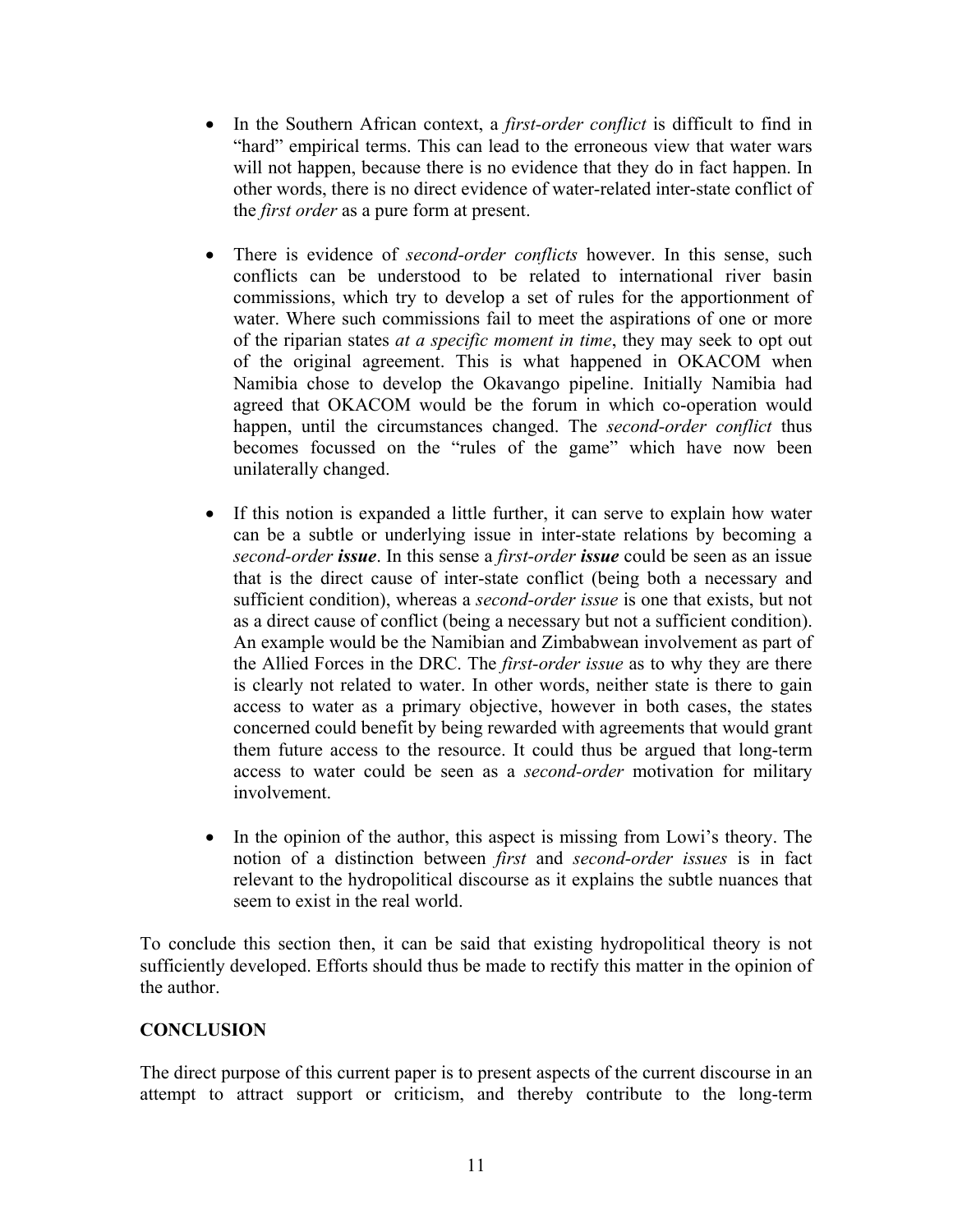development of workable hydropolitical theory. The existing basis of theory has been examined. It has been shown that Lowi's Theory of Hegemonic Co-operation has some relevance to Southern Africa, but that it is too crude as it currently stands. A suggestion has been made as to how this theory can be improved. What certainly seems to be the case is that states seem to do whatever supports their national interest at that moment in time. Persons actively promoting a regional co-operative or integrative approach should thus take heed of this fundamental fact. A basic reason for this is the fact that states wish to have the freedom to chose from strategic options, and anything that inhibits this freedom is likely to be countered by those states. Co-operation will thus only happen to the extent that states want it, or to the extent that they perceive it to be advantageous. Perceptions are thus highly relevant. The way forward is thus to stimulate a regional debate about relative advantage and disadvantage to co-operation. On balance, it seems safe to assume that if the states within a region that enjoy a dominant *rapport de forces*  position would benefit from co-operation, then this would probably be the future development. The trick is to define the "rules of the co-operative game" in such terms that the weaker states also benefit. A change from a win-lose (zero sum) principle to a win-win (regional co-operative) approach requires a fundamental paradigm shift. This is what is needed if a prevailing condition of *negative peace* is to change into one of *positive peace*. The latter is a necessary condition for sustainable development to exist in the opinion of the author. Additional research into this matter would be advantageous because existing theory, as it currently stands, does not allow for sufficient predictability. The purpose of this new research would be to gain a greater understanding of how River Basin Commissions function. An approach would be to isolate the variables that exist as well as determining reasons for the degree of success or failure of the regime from the perspective of each participant. River Basin Commissions can be used as a vehicle for a greater understanding of how states interact in arid regions, specifically regarding the potential for regional co-operation.

#### **BIBLIOGRAPHY**

**Conley, A.H.** 1996(a). A Synoptic View of Water Resources in Southern Africa, in Solomon, H. (ed.) 1996. *Sink or Swim?: Water, Resource Security and State Cooperation.* IDP Monograph Series.

**Conley, A.H.** 1996(b). *The Need to Develop the Water Resources of Southern Africa.*  Paper presented at the Conference of the Southern African Society of Aquatic Scientists (SASAQS), Zimbabwe, on 16 July 1996. Department of Water Affairs and Forestry: Pretoria

**Electronic Mail & Guardian.** Namibia Relations get Frostier with Botswana over Okavango. 28 January 1997.

**Heyns, P.** 1995. SADC Agreements in Existence Pertaining to Shared Water Resources, in Ohlsson, L. 1995. *Water and Security in Southern Africa*. Publications on Water Resources: No. 1; 59-60. SIDA: Department for Natural Resources and the Environment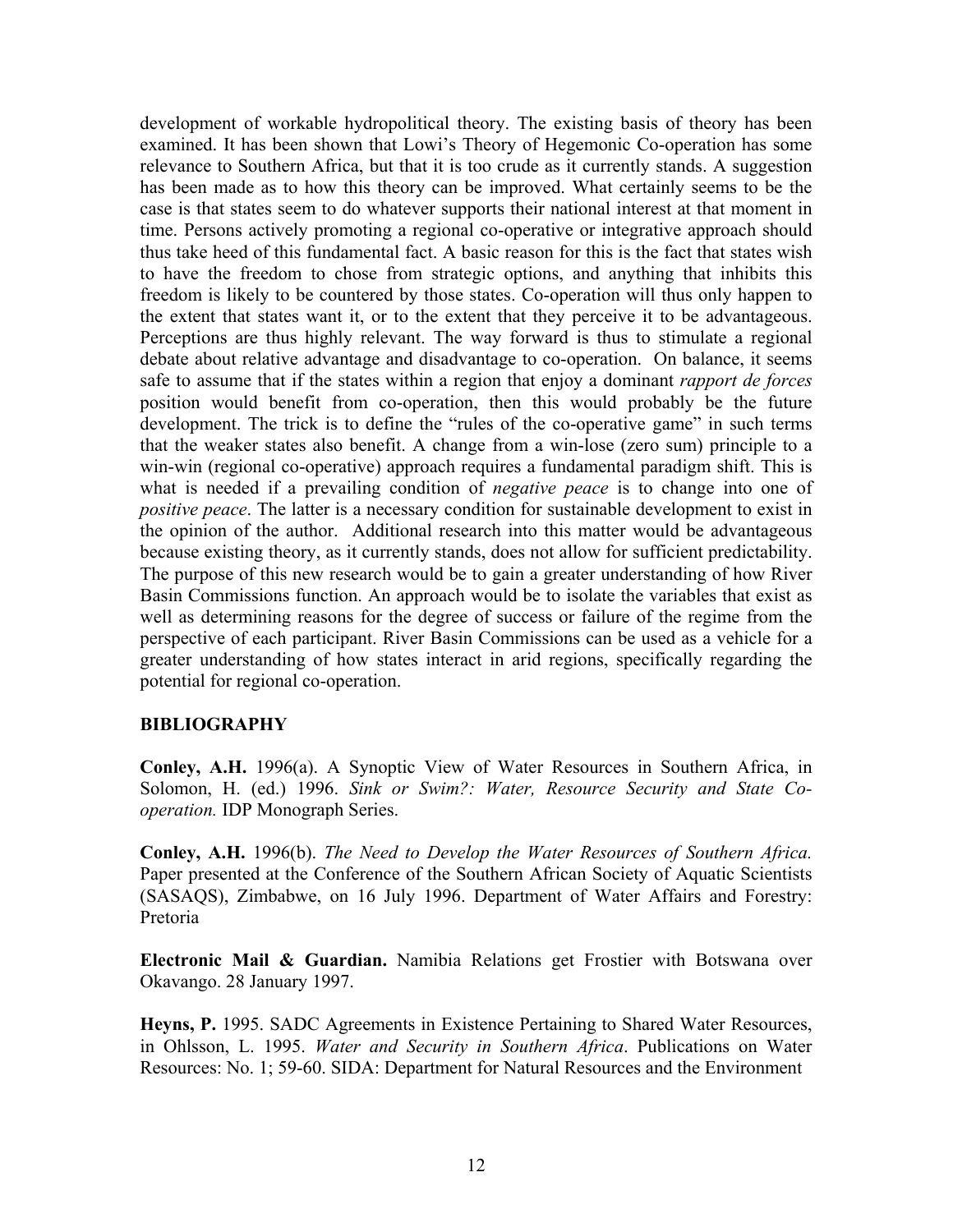**Lowi, M.R.** 1990. *The Politics of Water under Conditions of Scarcity and Conflict: The Jordan River and Riparian States.* Unpublished Ph.D. Dissertation, Department of Politics, Princeton University, Princeton, New Jersey.

**Ohlsson, L.** 1995. *Water and Security in Southern Africa*. Publications on Water Resources: No. 1. SIDA: Department for Natural Resources and the Environment

**Ohlsson, L.** 1998. *Water and Social Resource Scarcity – An Issue Paper Commissioned*  by FAO/AGLW. Presented as a discussion paper for the 2<sup>nd</sup> FAO E-mail Conference on Managing Water Scarcity. WATSCAR 2.

**Ramberg, L.** 1997. A Pipeline from the Okavango River?, in *Ambio,* Vol. 26, No. 2; 129.

**Star.** 1997. *Water, water, nowhere in SADC.* Undated document found on the Internet, initially published by the Star.

**Turton, A.R.** 1997. *The Hydropolitical Dynamics of Southern Africa: Towards a Predictive Model for the Zambezi Basin.* Paper presented at the SANCIAHS/SAICE Conference. 17-19 November, 1997. University of Pretoria, South Africa.

**Turton, A.R. & Bernhardt, W.** 1998. *Policy-Making within an Oligarchy: The Case of South Africa under Apartheid Rule.* Paper presented at the Congress of the International Union of Anthropological and Ethnological Sciences (IUAES), Symposium on Policy, Power and Governance, 27 July, 1998. Williamsburg, Virginia, USA.

**Turton, A.R.** 1998(a). *The Hydropolitics of Southern Africa: The Case of the Zambezi River Basin as an Area of Potential Co-operation Based on Allan's Concept of 'Virtual Water'.* Unpublished M.A. Thesis, Department of International Politics, University of South Africa, Pretoria, South Africa.

**Turton, A.R.** 1998(b). *The Monopolization of Access to a Critical Natural Resource: The Case of Water in South Africa.* Paper presented at the Congress of the International Union of Anthropological and Ethnological Sciences (IUAES), Symposium on Resource Management through Indigenous Socio-cultural Practices, 28 July, 1998. Williamsburg, Virginia, USA.

**Turton, A.R.** 1998(c). Response from an interview with a respondent who asked not to be identified as it could strain "delicate" relationships further.

**Turton, A.R.** 1998(d). Response from an interview with a respondent who is working to achieve common water-sharing strategies, who asked not to be identified as it could harm his future position.

**Turton, A.R.** 1999. *Water and State Sovereignty: The Hydropolitical Challenge for States in Arid Regions.* Paper to be presented at the Water Africa '99 Conference, 30 May – 1 June, Cairo International Conference Centre, Cairo, Egypt.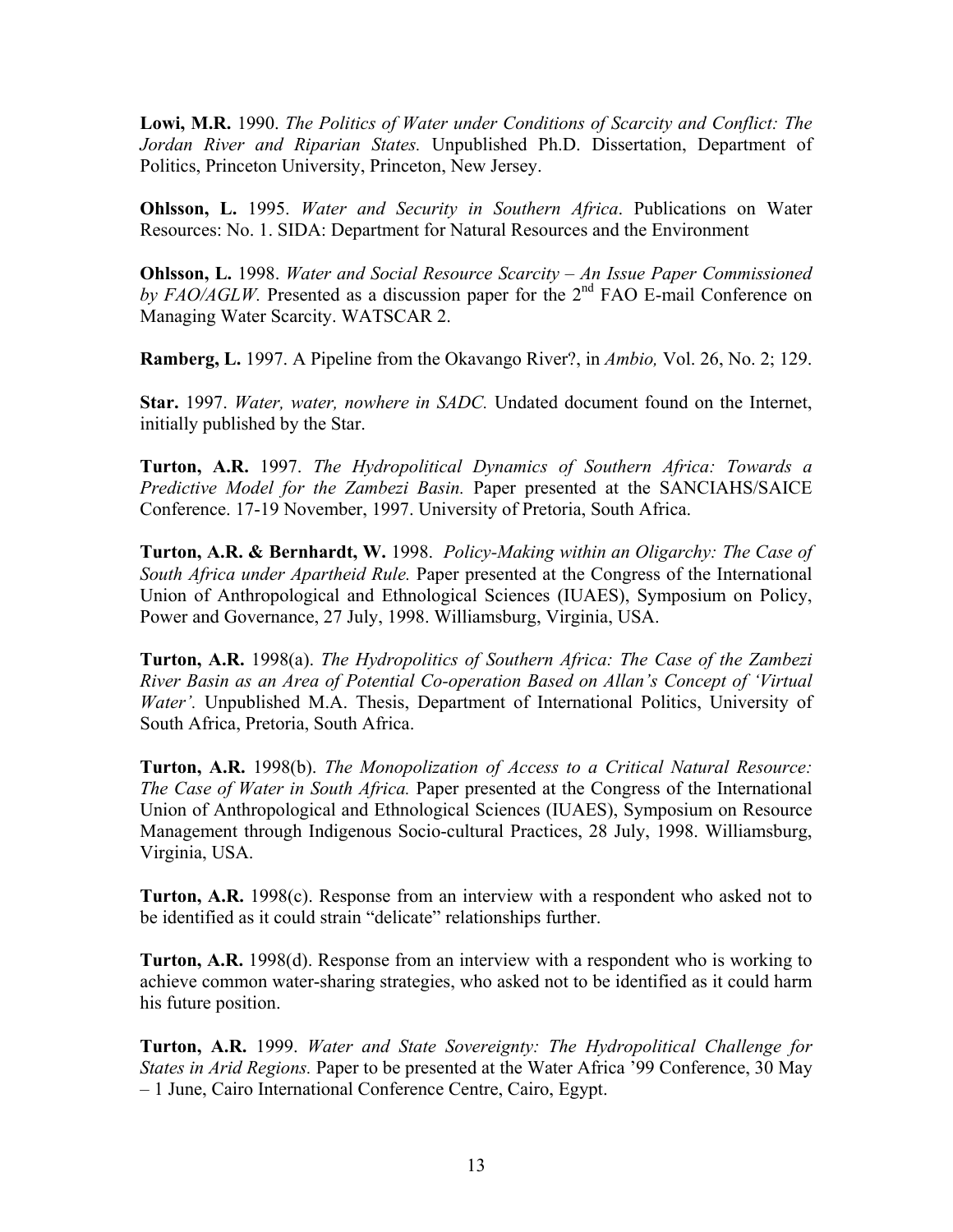| <b>Name</b>                   | <b>States</b>   | <b>Assessment</b>                         |
|-------------------------------|-----------------|-------------------------------------------|
| <b>ANJCC</b>                  | Angola          | Classified as "functional" by Heyns.      |
| Angola Namibian Joint         | Namibia         | The author knows that Angola has a        |
| Commission of Co-             |                 | critical capacity problem however.        |
| operation                     |                 |                                           |
| <b>PJTC</b>                   | Angola          | Unclassified by Heyns. Known capacity     |
| Permanent Joint Technical     | Namibia         | problem exists with Angola, and the       |
| Commission                    |                 | subject of co-operation (Epupa Dam) is    |
|                               |                 | highly controversial.                     |
| <b>JCA</b>                    | Angola          | Classified as "functional" by Heyns.      |
| Joint Operating Authority     | Namibia         | Known capacity problem with Angola.       |
| <b>OKACOM</b>                 | Angola          | "new"<br>Classified<br>Heyns.<br>by<br>as |
| Permanent Okavango River      | <b>Botswana</b> | be problematic<br>Classified<br>to<br>by  |
| <b>Basin Water Commission</b> | Namibia         | Ramberg (1997). Known<br>to<br>be         |
|                               |                 | problematic by author.                    |
| <b>LBPTC</b>                  | <b>Botswana</b> | Classified as "not functioning well" by   |
| Limpopo Basin Permanent       | Mozambique      | Heyns. Known to be problematic by         |
| <b>Technical Committee</b>    | South Africa    | author.                                   |
| <b>JPTC</b>                   | <b>Botswana</b> | Unclassified by Heyns. Known to be        |
| Joint Permanent Technical     | South Africa    | problematic by author from a Botswana     |
| Committee                     |                 | perspective.                              |
| <b>JPWC</b>                   | <b>Botswana</b> | Classified as "functional" by Heyns.      |
| Joint Permanent Water         | Namibia         | Possibly problematic due to unresolved    |
| Commission                    |                 | Okavango issue in author's opinion.       |
| <b>JPTC</b>                   | Lesotho         | Unclassified by Heyns. Known by the       |
| Joint Permanent Technical     | South Africa    | author to be functional.                  |
| Commission                    |                 |                                           |
| <b>LHDA</b>                   | Lesotho         | Classified as "functioning well" by       |
| Lesotho Highlands             |                 | Heyns. This is not an international       |
| Development Authority         |                 | authority however, being subordinated     |
|                               |                 | to the JPTC.                              |
| <b>TCTA</b>                   | South Africa    | Classified as "functioning well"<br>by    |
| <b>Trans-Caledon Tunnel</b>   |                 | Heyns. This is not an international       |
| Authority                     |                 | authority however, being subordinated     |
|                               |                 | to the JPTC.                              |
| <b>JCC</b>                    | Malawi          | Classified as "not functioning well" by   |
| Joint Commission of           | Tanzania        | Heyns.                                    |
| Co-operation                  |                 |                                           |
| <b>PCC</b>                    | Malawi          | Classified as "not functioning well" by   |
| Permanent Commission of       | Zambia          | Heyns.                                    |
| Co-operation                  |                 |                                           |

Appendix "A" **Summary of the Findings of Heyns (1995)**